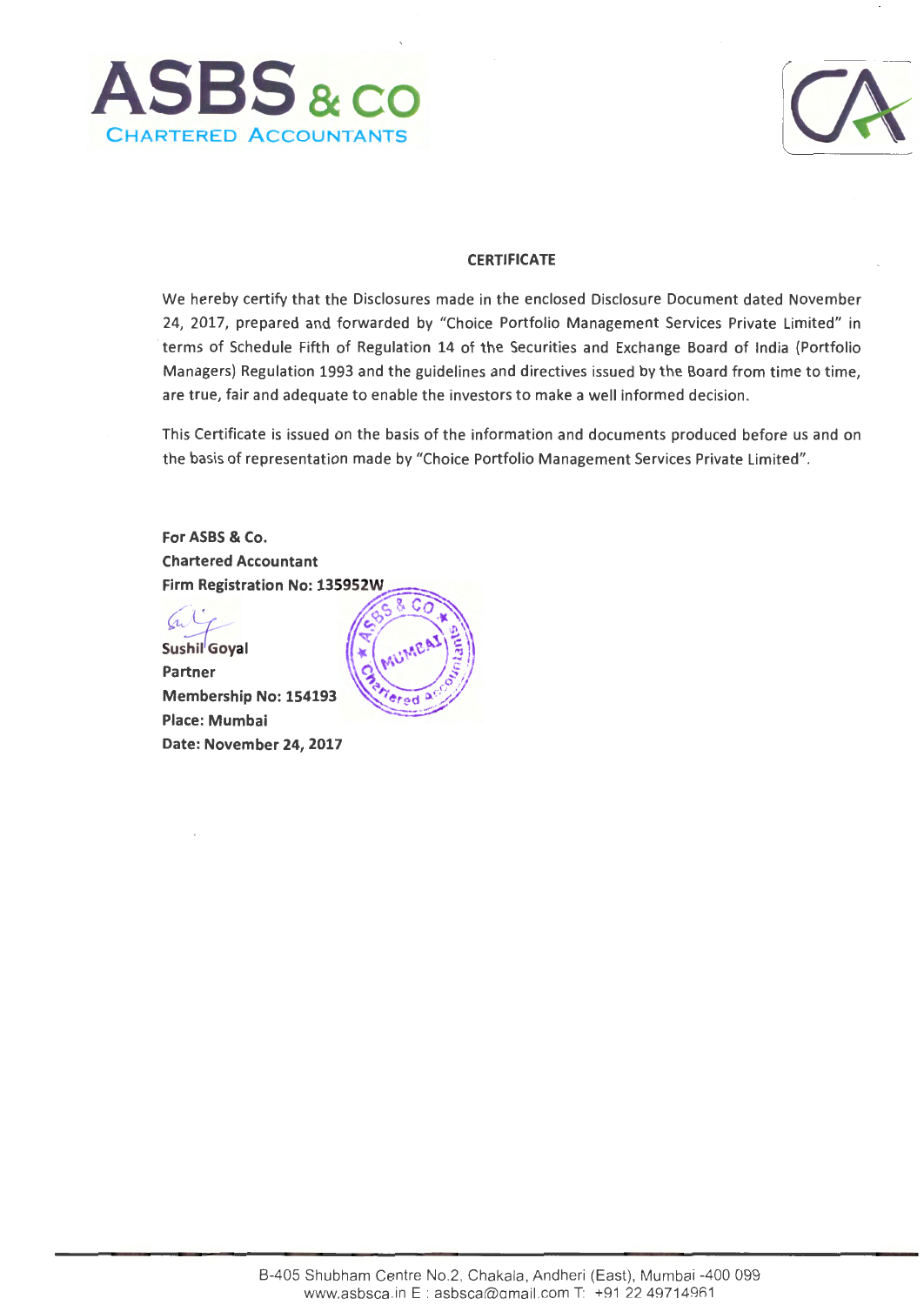## **DISCLOSURE DOCUMENT**

(As required under Regulation 14 Of (SEBI (Portfolio Managers) Regulations, 1993)

(i) The Document has been filled with the Securities and Exchange Board of India along with the certificate in the prescribed format in terms of regulation 14 of the SEBI (Portfolio Managers) Regulations, 1993.

(ii) The purpose of the Document is to provide essential information about the Portfolio Management Services (PMS) in a manner to assist and enable the investors in making informed decision for engaging a Portfolio Manager.

(iii) The document contains necessary information about the Portfolio Manager required by an investor before investing, and the investor may also be advised to retain the document for future reference.

(iv) The following are the Details of the Portfolio Manager:

| Name of the Portfolio Manager    | Choice Portfolio Management Services Private Limited                                                                  |
|----------------------------------|-----------------------------------------------------------------------------------------------------------------------|
| SEBI Registration Number         | INP000005856                                                                                                          |
| <b>Registered Office Address</b> | Choice House, Shree Shakambhari Corporate Park, Plot<br>No. 156 - 158, J.B. Nagar, Andheri (East), Mumbai -<br>400099 |
| Phone                            | 022-67079999                                                                                                          |
| Fax                              | 022-67079898                                                                                                          |
| Website                          | www.choiceindia.com                                                                                                   |

(iv) Details of Principal Officer

| Name of the Principal Officer    | Mr. Sunder Sanmukhani                                                                                                 |
|----------------------------------|-----------------------------------------------------------------------------------------------------------------------|
| <b>Registered Office Address</b> | Choice House, Shree Shakambhari Corporate Park, Plot<br>No. 156 - 158, J.B. Nagar, Andheri (East), Mumbai -<br>400099 |
| Phone                            | 022-67079999                                                                                                          |
| Email Id                         | sanmukhanis@choiceindia.com                                                                                           |

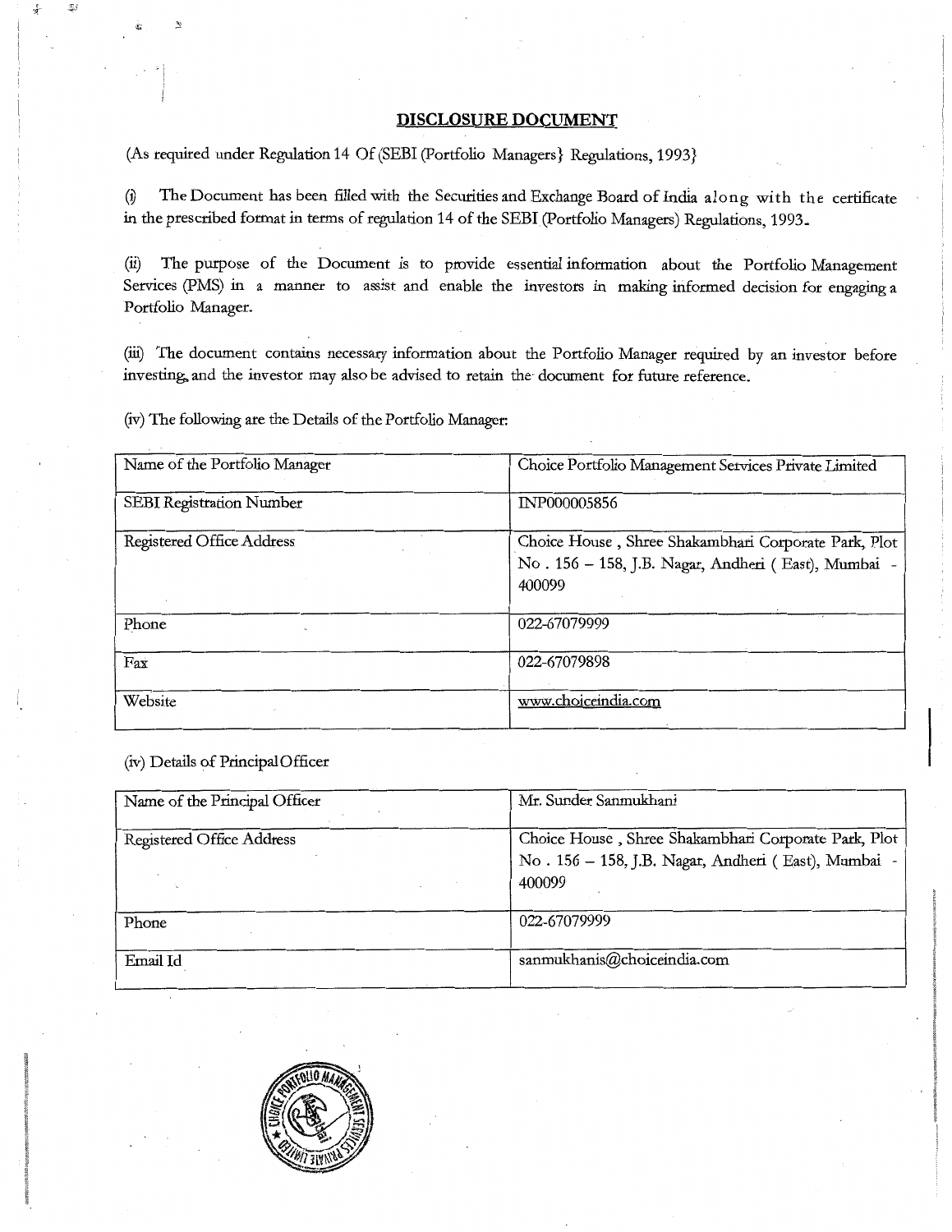# **Index of Contents**

| <b>Index of contents</b> |                                                                                                                                                                             |          |  |  |
|--------------------------|-----------------------------------------------------------------------------------------------------------------------------------------------------------------------------|----------|--|--|
| Item No.                 | Contents                                                                                                                                                                    | Page No. |  |  |
| 1                        | Disclaimer clause                                                                                                                                                           |          |  |  |
| $2^{\circ}$              | Definitions                                                                                                                                                                 | 1        |  |  |
| $\overline{\mathbf{3}}$  | Description                                                                                                                                                                 | 3        |  |  |
| 4                        | Penalties, pending litigations or proceedings, findings of inspections or investigations for which<br>actions may have been taken or initiated by any regulatory authority. | 7        |  |  |
| 5                        | Services offered                                                                                                                                                            | 7        |  |  |
| 6                        | <b>Risk Factors</b>                                                                                                                                                         | 11       |  |  |
| 7                        | <b>Client Representation</b>                                                                                                                                                | 12       |  |  |
| 8                        | The Financial Performance of Portfolio Manager                                                                                                                              | 14       |  |  |
| $\overline{9}$           | Portfolio Management Performance of the Portfolio Manager                                                                                                                   | 14       |  |  |
| 10                       | Nature of Expenses                                                                                                                                                          | 15       |  |  |
| 11                       | Taxation                                                                                                                                                                    | 16       |  |  |
| 12                       | <b>Accounting Policies</b>                                                                                                                                                  | 17       |  |  |

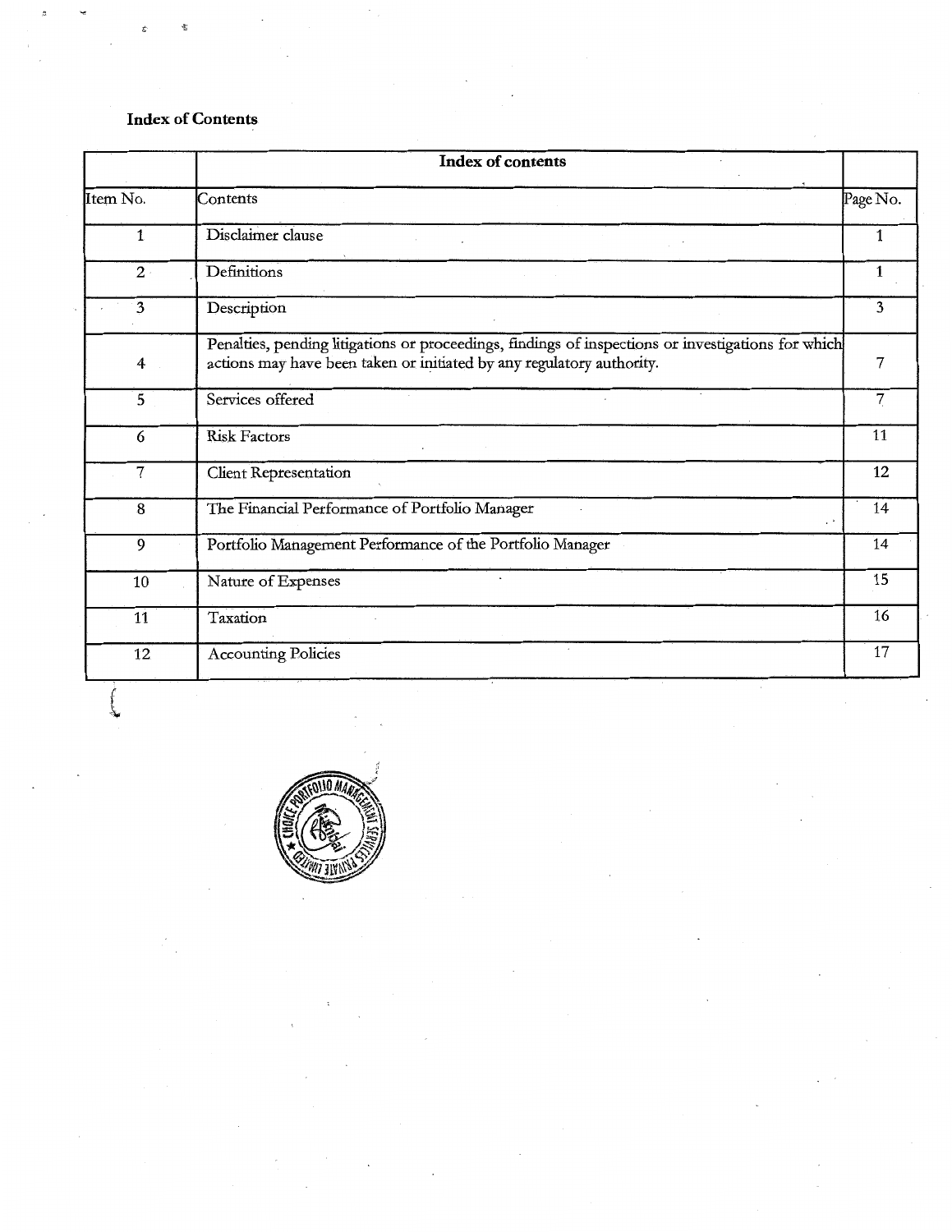## **1) Disclaimer clause**

The particulars given in this Document have been prepared in accordance with the SEBI (Portfolio Managers) Regulations' 1993. This Document has neither been approved nor disapproved by SEBI nor has SEBI certified . the accuracy or adequacy of the contents of the document.

## **2) Definitions:**

Unless the context or meaning thereof otherwise requires, the following expressions shall have the meaning assigned to them hereunder respectively:-

- a) "Act" means the Securities and Exchange Board of India, Act 1992 (15 of 1992) as amended from time to time.
- b) "Activation Date" is the date when the sum equivalent to either the funds or the securities respectively are received in the client Bank or Demat Account or the utilization of those funds/securities for the Portfolio Management by the Portfolio Manager whichever is later.
- c) "Agreement" means agreement between Portfolio Manager and its Clients in terms of Regulation 14 of SEBI (Portfolio Managers) Regulations, 1993 and SEBI (Portfolio Managers) Amendment Regulation, 2002 issued by Securities and Exchange Board of India and shall include all recitals, schedules, exhibits and Annexure attached thereto and any amendments made to this Agreement by the Parties in writing.
- d) "Application" means the application made by the Client to the Portfolio Manager to place the monies and/ or securities mentioned therein with the Portfolio Manager for Portfolio Management Services. Upon execution of the Agreement by the Portfolio Manager, the application shall be deemed to form an integral part of the Agreement.
- e) Applicable law'' shall mean the Securities and Exchange Board of India (Portfolio Managers) Regulations, 1993 and all (other) applicable laws, by-laws, rules, regulations, orders, ordinances, protocols, codes, guidelines, policies, notices, directions.
- "Assets" means (I) the Portfolio and/or (ii) the Funds and includes all accruals, benefits, allotments, calls, refunds, retutns, privileges, entitlements, substitutions and I or replacements or any other beneficial interest, including dividend, Interest, rights, bonus as well as residual cash balances, if any (represented both by quantity and in monitory value), in relation to or arising out of Assets.
- <sup>~</sup>"Bank Account" means the bank account(s) opened I maintained I operated by the Portfolio Manager in the name of Client or in the name of the Portfolio Manager as may be required from time to time.
- h) "Board" or "SEBI" means Securities and Exchange Board of India established under sub-section (1) of Section 3 of Securities and Exchange Board of India Act, 1992.
- i) "Business Day" means days other than:
	- a. Saturday and Sunday,
	- b. a day on which the Banks in Mumbai and/or RBI are closed for business/clearing,
	- c. a day on which the Bombay Stock Exchange and the National Stock Exchange are closed,
	- d. a day on which normal business could not be transacted due to storms, floods, bands, strikes etc.
- j) "A Chartered Accountant" means the person as defined in clause (b) of sub-section (1) of section 2 of the Chartered Accountants Act, 1949 (38 of 1949) and who has obtained a certificate of practice under subsection (1) of section 6 of that Act.
- k) "Cash" includes cheques, demand drafts, pay-slips, etc. and/ or any other form of cash.
- 1) "Client / Investor" means the person who enters into an Agreement with the Portfolio Manager for managing its portfolio / funds.
- m) "Client Securities" mean the Securities, which forms part of the Portfolio.
- n) "Depository Account" means the separate depository account maintained I operated by the Portfolio Manager in the name of the Client with any SEBI registered depository participant of the Portfolio Manager's.

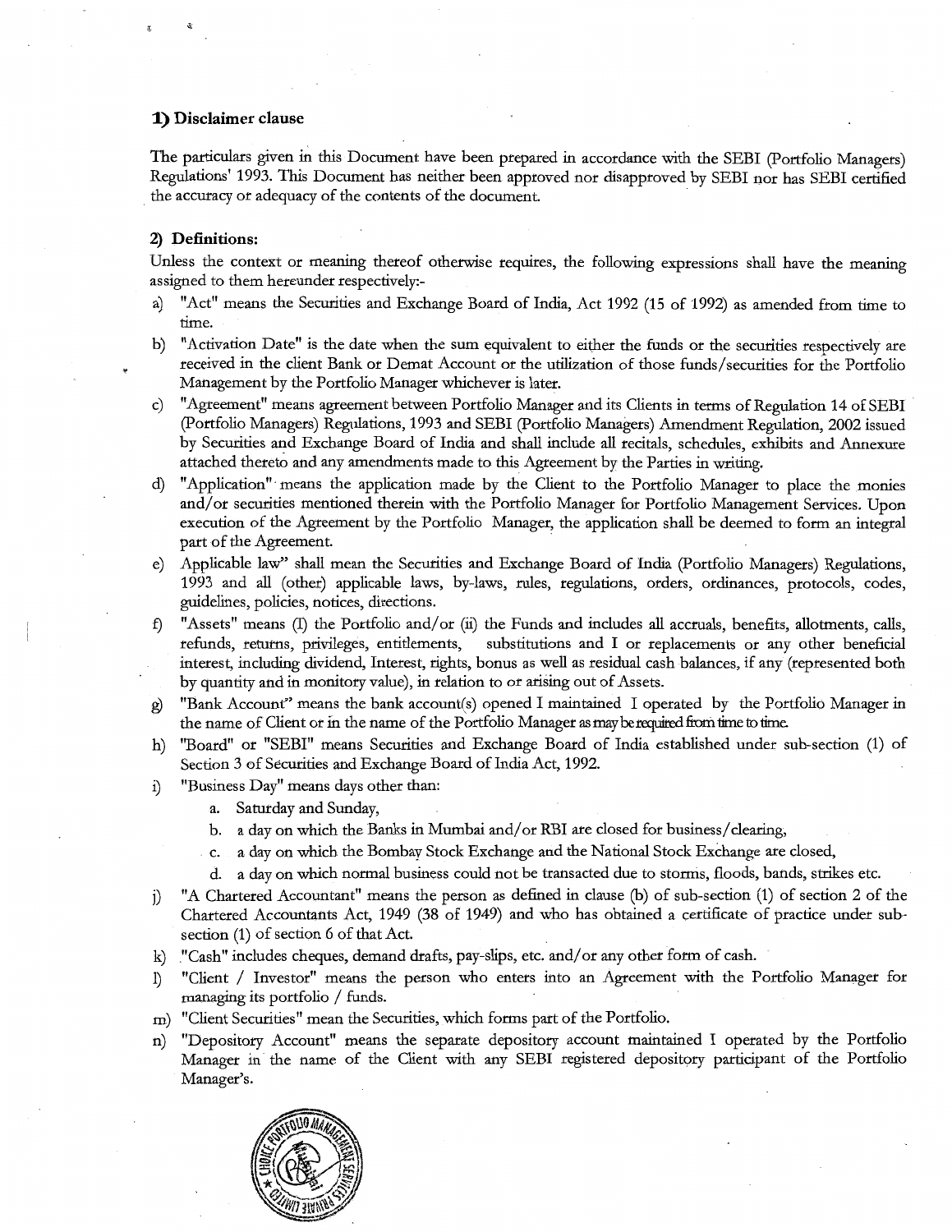- o) "Custodian" means any person who carries n or proposes to carry on the business of providing custodial services in accordance with the regulations issued by SEBI from time to time.
- p) "Disclosure Document" shall mean the relevant Disclosure Document filed by the Portfolio Manager with SEBI and as may be amended by the Portfolio Manager from time to time pursuant to PM Regulations.
- g) "Discretionary portfolio management services" means the portfolio management services rendered to the Client by the Portfolio Manager on the terms and conditions contained in the agreement, where under the Portfolio Manager exercises any degree of discretion in the investments or management of assets of the Client.
- r) ''Discretionary Portfolio Manager" means a Portfolio Manager who exercises or may, under a contract relating to portfolio management, exercise any degree of discretion as to the investments or management of the portfolio of securities or the funds of the Client, as the case may be.
- s) "Financial year" means the year starting from 1st April and ending on 31 March of the following year
- t) Funds mean the monies moneys managed by Portfolio Manager on behalf of the client pursuant to this agreement and includes the monies mentioned in the application, any further monies placed by the Client with the Portfolio Manager for being managed pursuant to this agreement, the proceeds of the sale or other realization of the securities and interest, dividend or other monies arising from' the assets, so long as the same is managed by the Portfolio Manager
- u) "Intermediaries" means , banker to an issue, trustee, registrar to an issue, merchant banker, depositories, depository participants, transfer and pricing agents, accountants, investee companies, investment advisers, consultants, attorneys, printers, underwriters, brokers and dealers, insurers and any other persons in any capacity who may be associated with the securities market.
- v) "Investment Advice" means advice relating to investing in, purchasing, selling or otherwise dealing in securities or investment products ,and advice on investment portfolio containing securities or investment products, whether written, oral or through any other means of communication for the benefit of the client and shall include financial planning.
- w) " Investment Management Fees" shall have the meaning attributed thereto in Clause of this Document under the head Fees & Services
- x) "Net Asset Value" (NAV): Net Asset Value is the market value of assets in portfolio consisting of equity, derivative, debt, mutual funds units, cash, cash equivalents, accrued interest or benefits, receivables, if any etc. less payable, if any.
- y) "NRI" mean a non-resident Indian.
- z) "Parties" means the Portfolio Manager and the Client; and "Party" shall be construed accordingly. .
- aa) "Person" includes any individual, partners in partnership, limited liability partnership, central or state government, company, body corporate, cooperative society, corporation, trust,society,Hindu Undivided Family or any other body of persons, whether incorporated or not.
- bb) "Portfolio Manager" means Choice Portfolio Management Services Private Limited who has obtained certificate of registration from SEBI to act as a Portfolio Manager under Securities and Exchange Board of India (Portfolio Managers) Rules and Regulations,1993.
- cc) "Portfolio" means the total holding of all investments, Client Securities and Cash belonging to the Client and maintained/managed by the Portfolio Manager.
- dd) "Principal Officer means an individual who is responsible for the activities of portfolio management and has been designated as principal officer by the portfolio manager.
- ee) "Regulations" means the Securities and Exchange Board of India (Portfolio Manager) Regulations, 1993 as amended by Securities and Exchange Board of India {Portfolio Managers) Amendment Regulations, 2002 and as may be amended by SEBI from time to time.
- ff) "Return" means the difference between the Closing NAV and the Starting NAV and includes realized and unrealized gains /losses.
- gg) ''Rules" means the Securities and Exchange Board of India (Portfolio Managers) Rules, 1993.

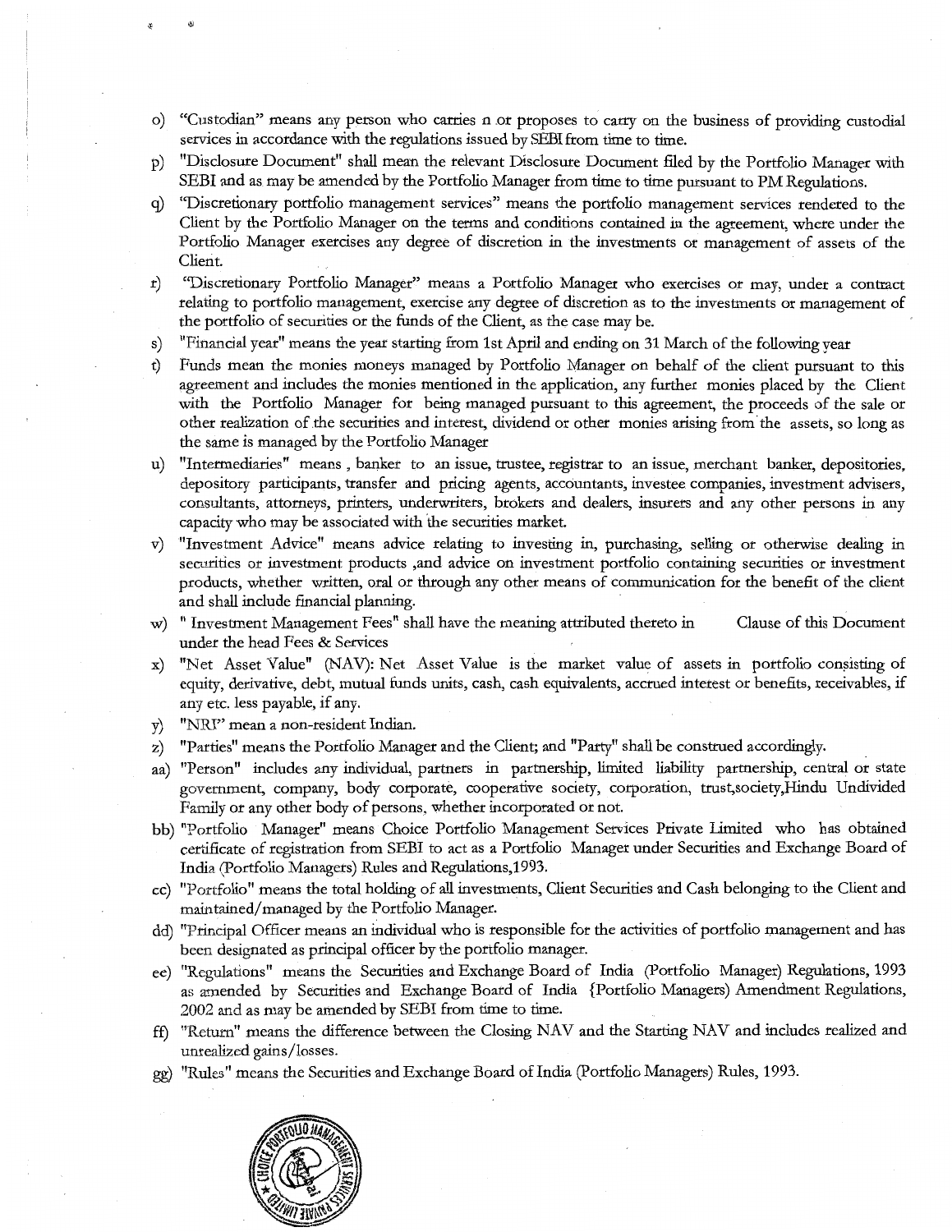- hh) "Scheduled Commercial Bank" means any bank included in the second Schedule to the Reserve Bank of India Act, 1934 (2 of 1934).
- ii) "Securities" shall mean and include "Securities" as defined under the Securities Contracts (Regulation) Act, 1956; Shares, scripts, stocks, bonds, warrants, convertible and non-- convertible debentures, fixed return investments, equity linked instruments, negotiable instruments, deposits, money market instruments, commercial paper, certificates of deposit, units issued by the Unit Trust of India and/or by any mutual funds, exchange traded funds, mortgage backed or other asset backed securities, derivatives, derivative instruments, options, futures, foreign currency commitments, hedges, swaps or netting off and any other securities issued by any company or other body corporate, any trust, any entity, the Central Government, any State Government or any local or statutory authority and all money rights or property that may at any time be offered or accrue (whether by rights, bonus, redemption, preference, option or otherwise) and whether in physical or dematerialized form in respect of any of the foregoing or evidencing or representing rights or interest therein; and any other instruments or investments (including borrowing or lending of securities) as may be permitted by applicable law from time to time.
- jj) Words and expressions used in this disclosure document and not expressly defined shall be interpreted according to their general meaning and usage. The definitions are not exhaustive. They have been included only for the purpose of clarity and shall in addition be interpreted according to their general meaning and usage and shall also carry meanings assigned to them in regulations governing Portfolio Management Services.
- kk) "Term Sheet/Product Note'' means any term sheet or product note executed by the Client for availing any services of the Portfolio Manager pursuant to this Agreement

### **3.** Description

#### **i.** History, Present **Business and Background of the Portfolio Manager:**

The Company " Choice Portfolio Management Services Private Limited" bearing CIN No : U74140MH2007PTC177075 was incorporate under Companies Act 1956, on December 26, 2007 in the Name of " Ryder Consultancy Services Private Limited" post which the Company's name was changed to " Choice Insurance Brokers Private Limited" which was further changed to " Choice Stock Trade Private Limited and to carry on the Business of " Portfolio Management " the name of the Company with effect from July 24, 2017 was changed to " Choice Portfolio Management Services Private Limited" having its registered office at Choice House , Shree Shakambhari Corporate Park, Plot No. 156 -158,J.B. Nagar, Andheri (East), Mumbai -400099.

The Company is registered with (Securities and Exchange Board of India) SEBI as Portfolio Managers on September 28, 2017 Vide Registration No: INP000005856 to carry on the Business of Portfolio Managers. The Company has not carried on any Business as a Portfolio Managers prior to the Registration granted by SEBI.

# **ii.** Promoters of **the Portfolio Manager, Directors and their background:**

M/s. Choice Portfolio Management Services Private is the Wholly owned Subsidiary of M/s. Choice International Limited. M/s. "Choice International Limited" or "CIL" bearing CIN No: L67190MH1993PLC07117 incorporated on March 12, 1993 is a BSE (BSE Limited) Listed Company bearing Script Code : 0531358 having its base in Mumbai and registered with RBI as a Non-Banking Financial Company,

Established in the year 1993, Choice International Limited is the Financial Hub catering in a widespread financial segments Viz Investment Banking, Broking & Distribution, Management Consultancy, E- Commerce, IT Solution, Cross Border Consultancy to its clients through its various Subsidiaries

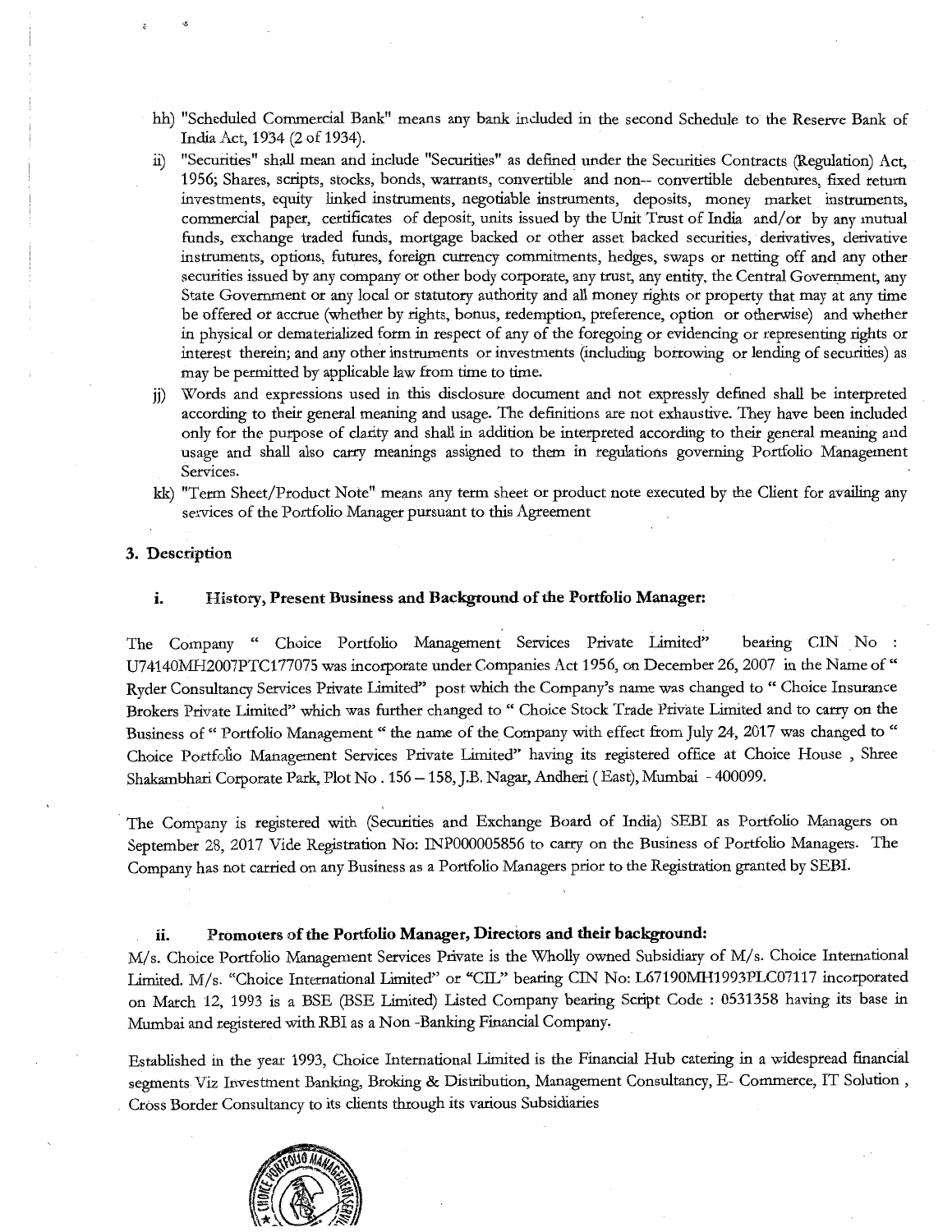The Choice group derives its strength from the diversity of skills and strengths of the members of the leadership team. Our leadership has extensive experience in Indian Financial Market.

As on March 31, 2017, CIL has 11 wholly owned subsidiaries catering range of financial services.

# Directors and their background

| Name                 | Qualification        | <b>Brief Experience</b>                                                                                                                                                                                                                                                                                                                                                                                                       |
|----------------------|----------------------|-------------------------------------------------------------------------------------------------------------------------------------------------------------------------------------------------------------------------------------------------------------------------------------------------------------------------------------------------------------------------------------------------------------------------------|
| 1) Mr. Kamal Poddar  | <b>B.com and FCA</b> | CA Kamal Poddar, a Fellow Member<br>of the ICAI, is the Managing<br>Director of Choice International<br>Limited . He is a visionary and is<br>currently working on the vision of<br>creating India's<br>first<br>financial<br>serviceshub. Under his leadership,<br>Choice has grown significantly and<br>today, Choice is one of the fastest<br>growing financial services firm in<br>the country.                           |
| 2) Mr. Ajay Kejriwal | <b>B.com and FCA</b> | CA Ajay Kejriwal heads Broking<br>and Distribution vertical Choice<br>group and is currently the Executive<br>$\sigma$<br>M/s.<br>Choice<br>Director<br>International Limited. He is a fellow<br>member of ICAI and also holds a<br>degree of DISA. With over 15 years<br>of rich experience in Financial<br>Markets, He<br>has<br>extensive<br>an<br>experience in analyzing financials of<br>companies and fund management. |
|                      |                      |                                                                                                                                                                                                                                                                                                                                                                                                                               |

iii. Group Company information ( I.e information Related to top 10 Group Companies / Firms of the Portfolio Manager on turnover basis)(as per the Audited Financial Statements for the Year ended March 31 '2017

1) Choice International Limited or "CIL" (the Holding Company of Choice Portfolio Management Services Private Limited)

2) Choice Equity Broking Private Limited (Wholly owned Subsidiary of CIL)

3) Choice Merchandise Broking Private Limited (Wholly owned Subsidiary of CIL)

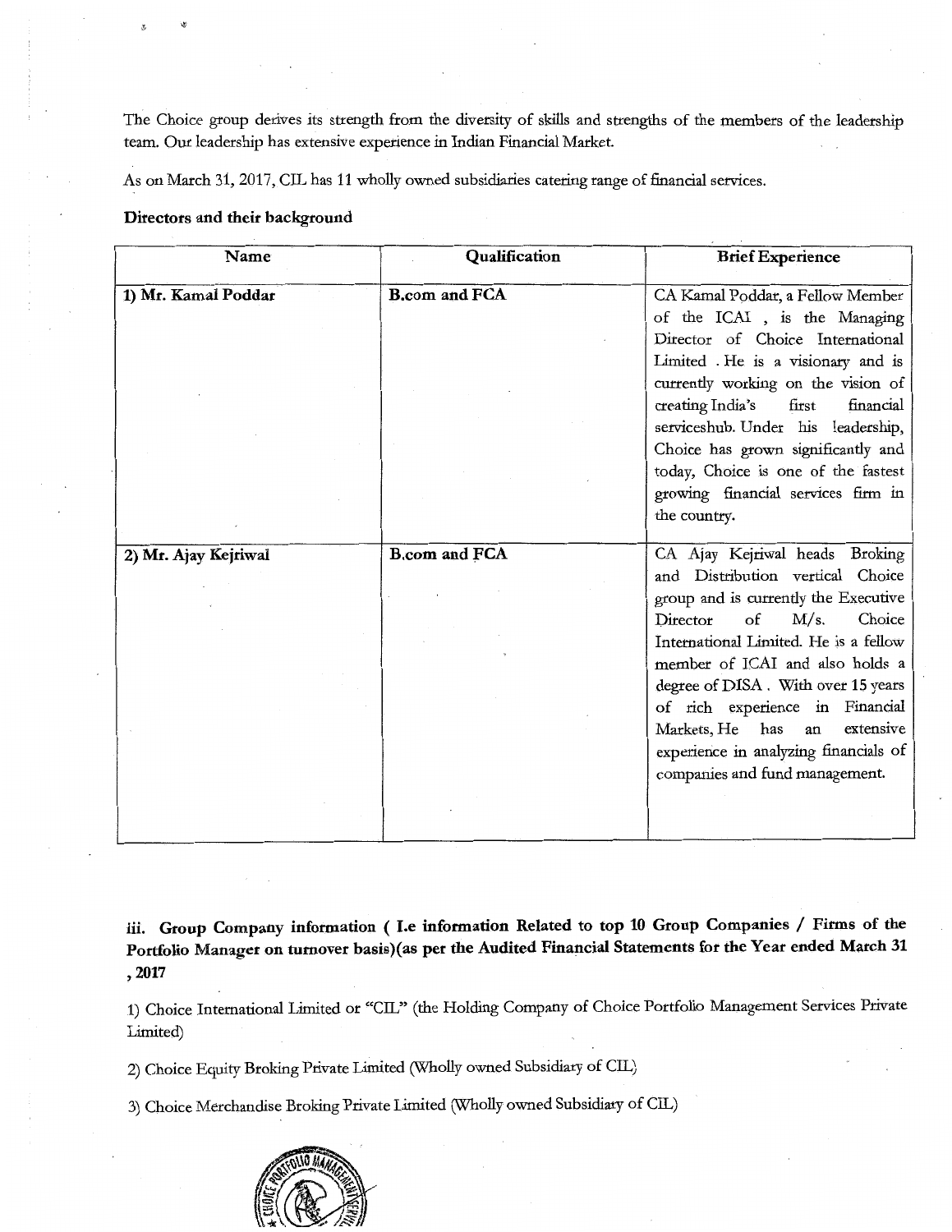4) Choice Consultancy Services Private llmited (Wholly owned Subsidiary of CIL)

5) Choice Capital Advisors of Private Limited (Wholly owned Subsidiary of CIL)

6) Choice Wealth Management Private Limited (Wholly owned Subsidiary of CIL)

7) Choice Corporate Services Private Limited (Wholly owned Subsidiary of CIL)

8) Choice Peers International Private Limited (Wholly owned Subsidiary of CIL)

9) Choice E- Commerce Private Limited( Wholly owned Subsidiary of CIL)

10) Choice Tech Lab Solutions Private llmited (Wholly owned Subsidiary of CIL)

11) Choice Finserv Private Limited (Wholly owned Subsidiary of CIL)

#### iv Details of the Services being Offered

#### Services Offered:

The Portfolio Manager offers Portfolio Management services under Discretionary, Non- Discretionary, and Advisory categories to its prospective clients.

#### A) Discretionary Portfolio Management Services,

The Portfolio Manager will have the sole and absolute discretion with regard to selection of the type of securities traded on behalf of the Client and held in the portfolio, based on the executed agreement. The Portfolio Manager has the discretion as regards the choice and riming of the investment dedsions, to make changes in the investment and to invest some or all of the funds of the Client in such manner and in such industries/sectors/securities as the Portfolio manager discretion. The Securities invested  $I$  disinvested by the Portfolio Manager for Clients may differ from Client to Client. The Portfolio Manager's decision (taken in good faith) in deployment of the Clients funds is absolute and final and cannot be called in question or be open for review at any time during the course of the Agreement or any time thereafter except on the ground of mala fide intent, fraud, conflict of interest or gross negligence. This right of the Portfolio Manager will be exercised strictly in accordance with the relevant acts, rules, regulations, guidelines and notifications in force from time to time.

#### The Portfolio of the Clients shall be managed under one or more of the following Investment Strategies:

- i) New India Strategy
- ii) Ideal Valuation Strategy
- iii) Plus Delta Multi Cap Strategy
- iv) Plus Delta Vision Strategy

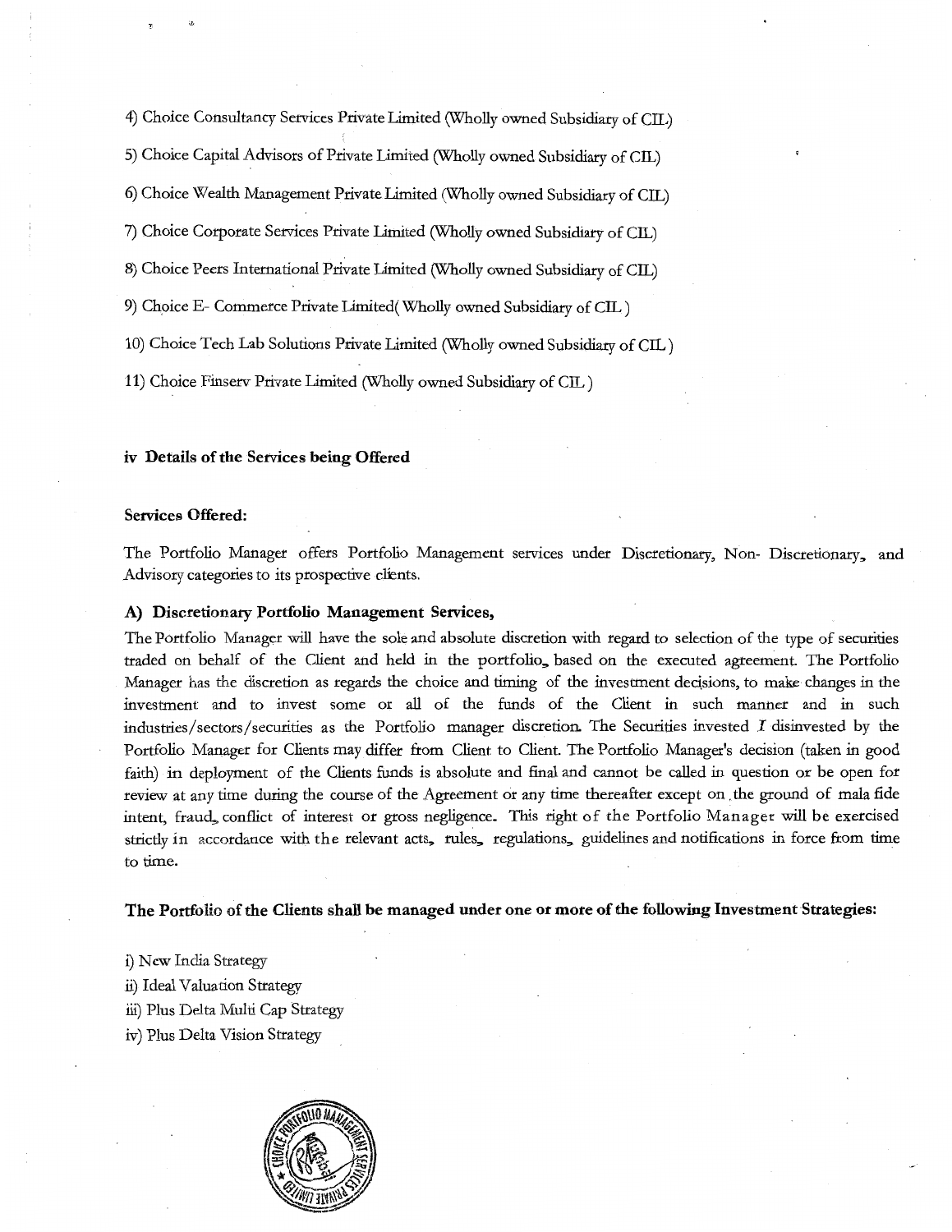#### B) Non-discretionary Portfolio Management-

In the case of non-discretionary services, the investment objectives and the securities to be invested would be entirely decided by the Client. The same could vary widely from client to client. However, the execution would be carried out only after getting the approval from the Client.

Under Non-Discretionary category, the investment decisions of the Portfolio Manager are guided by the instructions received from the client. The deployment of funds is the sole discretion of the client and is to be exercised by the portfolio manager in a manner strictly complies with the client's instruction. The decision of the client in deployment of funds and the handling of his / her /its portfolio is absolute and final. The role of the Portfolio Manager apart from adhering to Investments or divestments upon instructions of the client is restricted to providing market intelligence, research reports, trading strategies, trade statistics and such other material which will enable the client to take appropriate investment decisions. For the purpose of acting on client's instructions, the Portfolio Manager shall take instructions in writing or through any other media mutually agreed such as email, fax, telephone or suitable and secured message and may include managing, renewing and reshuffling the portfolio, buying and selling of securities, keeping safe custody of the securities and monitoring book closures, dividend, bonus, rights, etc. so that all benefits accrue to the client's portfolio, for an agreed fee structure and for a definite described period, entirely at the client's risk.

#### C) Advisory Services:

The portfolio Client is given purely advisory services as stipulated under SEBI PMS Regulations and in accordance with the requirements of Clients. Portfolio manager gives advice to the client regarding investment/disinvestment in Securities. However, discretion lies with the client whether to act upon it or to ignore the advice. The Portfolio Manager will provide advisory portfolio management services, in terms of the SEBI (Portfolio Manager) Regulations,1993 and SEBI (Investment Advisers) Regulations,2013,which shall be in the nature of Investment advice and may include advice relating to investing in, purchasing, selling or otherwise dealing in securities or investment products, and advice on investment portfolio containing securities or investment products, whether written, oral or through any other means of communication for the benefit of the client. Investment advice shall be for an agreed fee structure and for a period agreed and entirely at the client's risk. The Portfolio Manager shall act in a fiduciary capacity towards its client.

#### v) Appointment of Custodian

The Company has appointed M/s. Edelweiss Financial Services Private Limited as the Custodian of the Company.

# 4) Penalties, Pending Litigation or Proceedings, findings of inspection or investigations or investigations for which action may have been taken or initiated by any regulatory authority

1. All Cases of penalties imposed by the Board or the directions issued by the Board Under the Act or Regulations made there under relating to Portfolio Management Services  $-$  None

## 2 The Nature of the Penalty/ Direction- Not applicable

3 Penalties imposed for any economic offence and/ or for violation of any securities laws relating to Portfolio Management Services- None

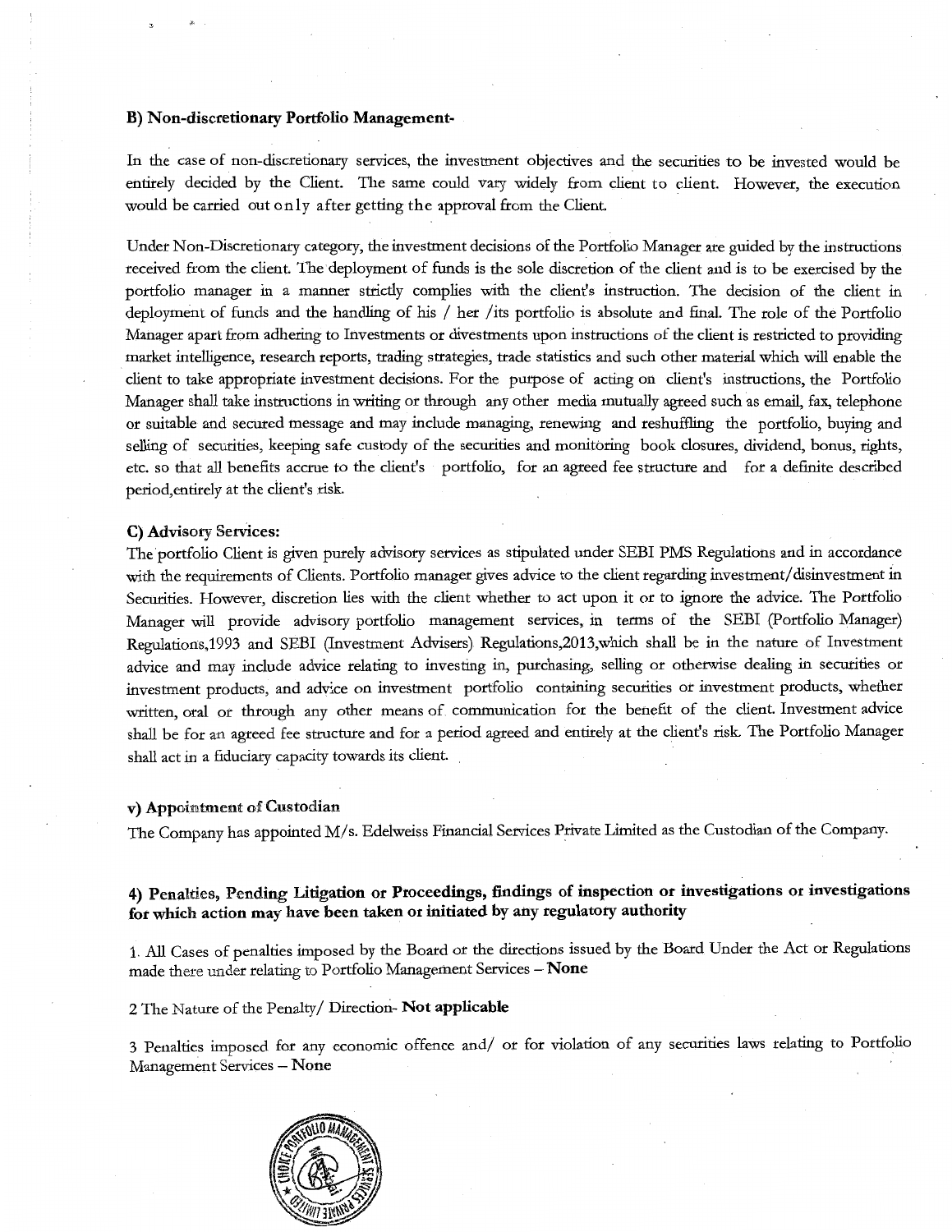4 Any pending material litigation/legal proceedings against the Portfolio Manager/key personnel with separate disclosure regarding pending criminal cases, if any - None

5 Any deficiency in the systems and operations of the Portfolio Manager observed by the Board or any regulatory agency in relation to Portfolio Management Services for which action may have been taken or initiated - None

6. Any enquiry/adjudication proceedings initiated by the Board against the Portfolio Manager or its directors, principal officer or employee or any person directly or indirectly connected with the Portfolio Manager or its directors, principal officer or employee, under the Act or Regulations made there under relating to Portfolio Management services - None

#### 5) Details of Services Offered

The portfolio manager manages the assets of the client using the following strategies:-

a) New India Strategy:

Fund Manager- Mr. Sunder Sanmukhani

The strategy aims to deliver superior returns by investing in stocks from sectors that can benefit from the India growth story, by focusing on large to mid size stocks

We follow the philosophy of investing into good quality growth businesses available at reasonable valuations.

#### Features:

The process is to invest into reform based sectors, which will be of a significant size, having good quality management and high growth companies.

Investment Approach: Buy and Hold

Investment Horizon: Medium to long term

#### Criteria:

- Not more than 30% exposure in a single sector at a given point of time
- 10 to 15 stocks at a time
- <sup>G</sup>Exposure in INVITs shall be taken only if the investment is more than 25lacs.
- ~' Min.30% to max. 60% investments in Large-size (20000cr & above mcap.)
- o Min. 40% to max. 70% investments in Mid & small size companies (Below 20000cr. mcap.)

#### b) Ideal valuation strategy:

Fund Manager - Mr. Sunder Sanmukhani

#### This strategy focus on following factors :-

- Great Business: Ensure huge potential for wealth creation as they are playing on with the upcoming market trends and government policies.
- Great Management: We filter and churn out only those managements, that fits in our criteria which is namely, capital allocation, execution, integrity, credibility of all key personnel, their past records and corporate governance standards.
- Great Valuations: Companies with good intrinsic value, i.e. companies with strong withhold .

Investment Approach: Buy and Hold Investment Horizon: Medium to long term

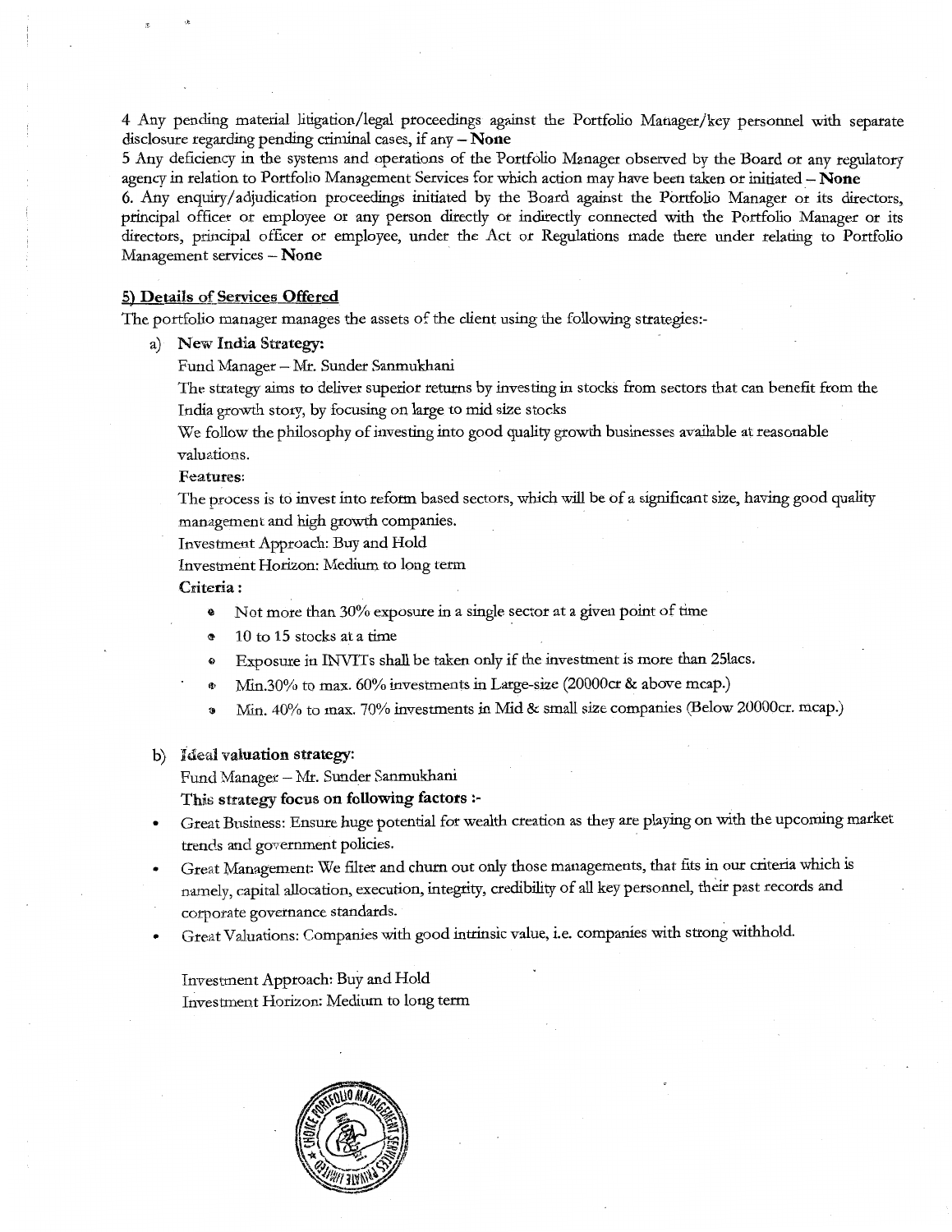## Criteria:

- Investments across various sectors
- Not more than 20% exposure in a single sector at a given point of time
- Max. 15 stocks
- Min.40% to max.60% in Large size (20,000cr. & above mcap.)
- Min. 60% to max. 40% in Mid size (Below 20,000cr. mcap.)
- c) Plus Delta Multi Cap Strategy

#### Fund Manager - Mr. C K Narayan

The market is a dynamic environment that enables multiple approaches to participate and seek to profit. We have evolved a model of active fund management that follows the philosophy of identifying Momentum in Growth and Value. There are many stocks in the market that have either growth or value propositions within them. However, unless these stocks develop momentum, they tend to languish or meander for long periods of time until the passage of value and price discover one another.

Using a mix of fundamentals and technical analysis, Plus Delta Multicap portfolio are created, with the momentum streak helping us achieve a greater alpha in a lesser period of time! This makes for a more active participation and generally, shorter holding periods. Quality Midcaps and Small cap stocks are the ones that lend themselves best for such an approach and hence the PlusDelta Multicap portfolio has a greater focus on these stocks to generate the higher rates of returns.

Investment Horizon: Short to Medium term

#### Criteria:

Investment can be done in any Cap and portfolio comprise of Multi Cap in any proportion which may varies from 0 to 100%.

## d) Plus Delta Vision Strategy

Fund Manager  $-$  Mr. C K Narayan

Using a proprietary model, which is a mix of fundamentals and technical analysis, Choice Plus Delta portfolios are created.

Choice Plusdelta vision Strategy aims to focus on a slightly longer term period. Our endeavor *is* to create wealth over the medium for longer term through investments in equities, and across market capitalization by focusing on fundamentals of the companies with a blend of value and growth investing.

Investment Approach: Buy and Hold Investinent Horizon: Medium to long term

Criteria: Multi cap approach but there is a greater inclusion of large caps and mid-caps here with a sprinkling of quality small caps.

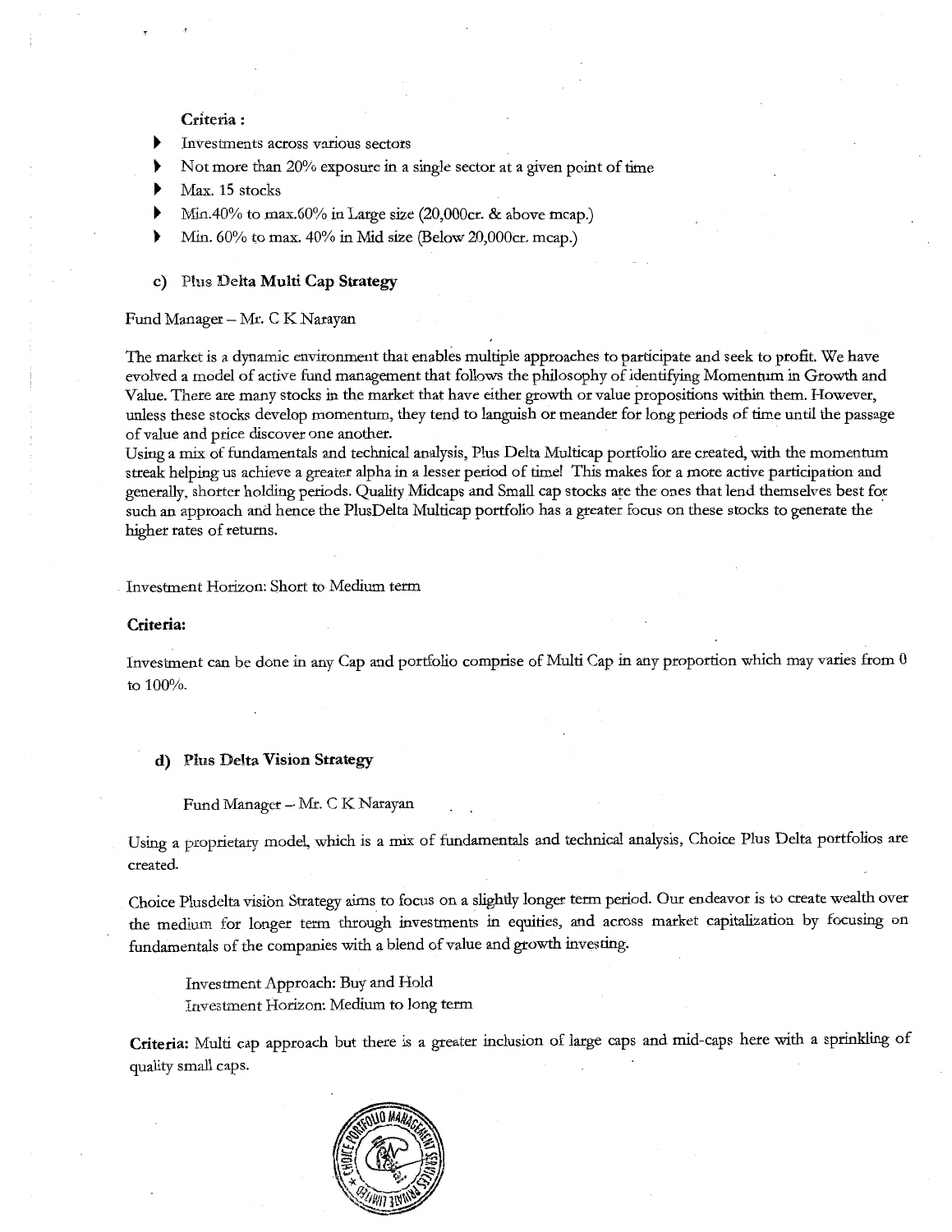## **6) Risk** and Concern

Investments in Securities ate subject to market risks and there is no assurance or guarantee that, the objectives of the Portfolio Management Service (PMS') will be achieved and/ or regarding profit and/ or against loss resulting from the investments/ divestments and/ or investing/ divesting in the strategy of the Portfolio Manager. These risks could be security specific or market specific and arising from company, industry, economic factors (both domestic or global), political factors, regulatory factors, external risks etc. This could result in volatility in short term performance or even permanent loss of capital in some instances. The investment objective, investment strategy and the asset allocation may differ from client to client. Though the investments of the Choice PMS will be diversified across companies and industry sectors, the risks arising out of non-diversification ate above average volatility of the portfolio and even permanent loss of capital in some instances. Trading volumes and settlement periods, transfer procedures etc. may restrict liquidity in equity and debt investments. Low liquidity could result in inability to liquidate the portfolio in a reasonable period of time. In some instance, the period of liquidation could be significant. As with any investment in securities, the portfolio values under the PMS can go up or down depending on the factors and forces affecting the capital markets. Investment decisions made by the Portfolio Manager may not always be profitable.

Past performance of the Promoters/Principal Officer/Portfolio Manager/Choice is not indicative of the future performance of the PMS. The Portfolio Manager would be engaging the services of third patties with respect to the PMS to be rendered to its client(s). The Portfolio Manager is not responsible or liable for any loss resulting from omission, fraud, negligence, willful misconduct or breach etc of such third parties and/ or the operation of the PMS. Risks attached with the use of derivatives: The Portfolio Manager may use various derivative products, from time to time, for purposes of hedging and portfolio rebalancing in an attempt to protect the value of the portfolio and/ or enhance investor's interest of the PMS. As and when the PMS trades in the derivatives market there ate risk factors and issues concerning the use of derivatives that investors should understand. Derivative products ate specialized instruments that require investments techniques and risk analyses different from those associated with stocks and bonds. There is the possibility that a loss may be sustained by the portfolio as a result of the failure of another patty (usually referred to as the "counter patty") to comply with the terms of the derivatives contract. Derivatives ate highly leveraged instruments. Even a small price movement in the underlying security could have a large impact on their value. Also, the market for derivative instruments is nascent in India. In view of the individual nature of tax consequences, each investor is advised to consult her/his/its own professional tax advisor. Investors ate advised to consult their legal, tax, investment and other professional advisors to determine possible legal, tax, financial or other considerations of investing /divesting under the PMS.

### **7) Client** Representation

i) As the Company is newly starting its Business there ate no details for the Client Representations to be made. ii) Related Party Transaction entered by the Company

Details of Related Party Transaction as on Match 31, 2017

Details of Related Parties -

| Description of Relationship | <b>Names of Related Parties</b> |  |  |
|-----------------------------|---------------------------------|--|--|
| a. Holding Company          | Choice International Limited    |  |  |
|                             |                                 |  |  |

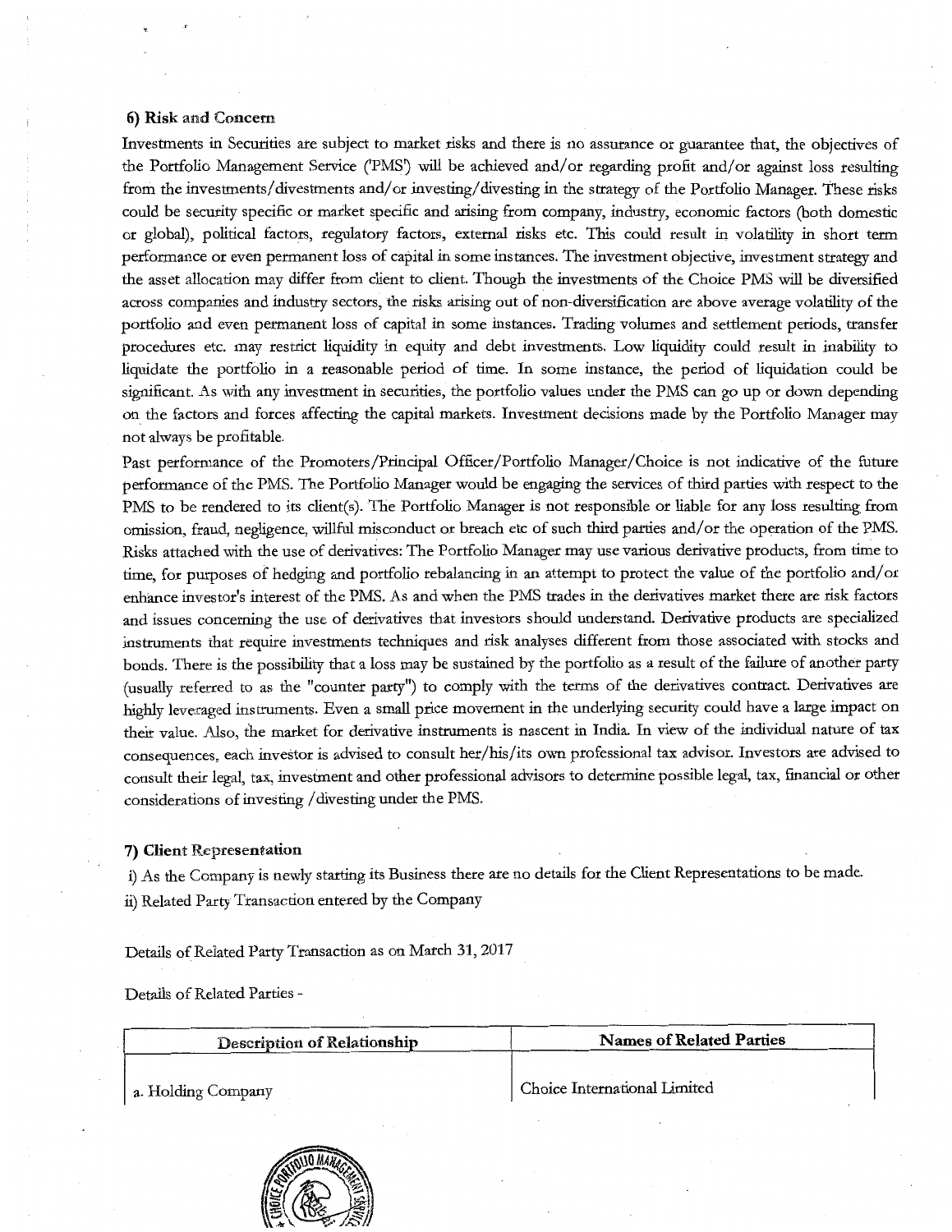| b. Fellow Subsidiaries                              | Choice Capital Advisors Private Limited                     |
|-----------------------------------------------------|-------------------------------------------------------------|
|                                                     | Choice Consultancy Services Private Limited                 |
|                                                     | Choice Merchandise Broking Private Limited                  |
|                                                     | Choice Corporate Services Private Limited                   |
|                                                     | Choice Equity Broking Private Limited                       |
|                                                     | Choice Wealth Management Private Limited                    |
|                                                     | Choice E-Commerce Private Limited                           |
|                                                     | Choice Peers International Private Limited                  |
|                                                     | Choice Finserv Private Limited*                             |
|                                                     | Choice Tech Lab Solutions Private Limited*                  |
|                                                     |                                                             |
| c. Key Management Personnel (KMP)                   | Kamal Poddar (Director)                                     |
|                                                     | Sumit Bajaj (Director)                                      |
|                                                     |                                                             |
| d. Enterprises over which KMP excersise significant | Thought Consultants Jaipur P L in JV with Choice            |
| influence                                           | Consultacny Service PL**                                    |
|                                                     | Samank Consumer Products Private Limited                    |
|                                                     | Samank Apperals Private Limited                             |
|                                                     | Choice<br>Insurance<br><b>Brokers</b><br>Private<br>Limited |
|                                                     | (Formerly known as Choice Stock Trade Private               |
|                                                     | Limited)                                                    |
|                                                     | Farmer's Evolvement Foundation                              |
| $\overline{\phantom{a}}$                            |                                                             |

\* Wholly owned subsidiaries of Choice International Ltd incorporated wef 1st June 2016 & 27.09.2016 respectively.

\*\*Wholly owned subsidiary of Choice International Ltd ie. Choice Consultancy Services Private Limited has entered into joint venture wef. 13.10.2016.

Details of Related Party transactions during the year ended March 31, 2017

|                |                    |                               |                                      | (Amount in) |
|----------------|--------------------|-------------------------------|--------------------------------------|-------------|
| Particulars    | Holding<br>Company | Fellow<br><b>Subsidairies</b> | <b>KMP</b> and<br>their<br>relatives | Total       |
| Other Expenses |                    | 6,482                         | $\overline{\phantom{0}}$             | 6,482       |

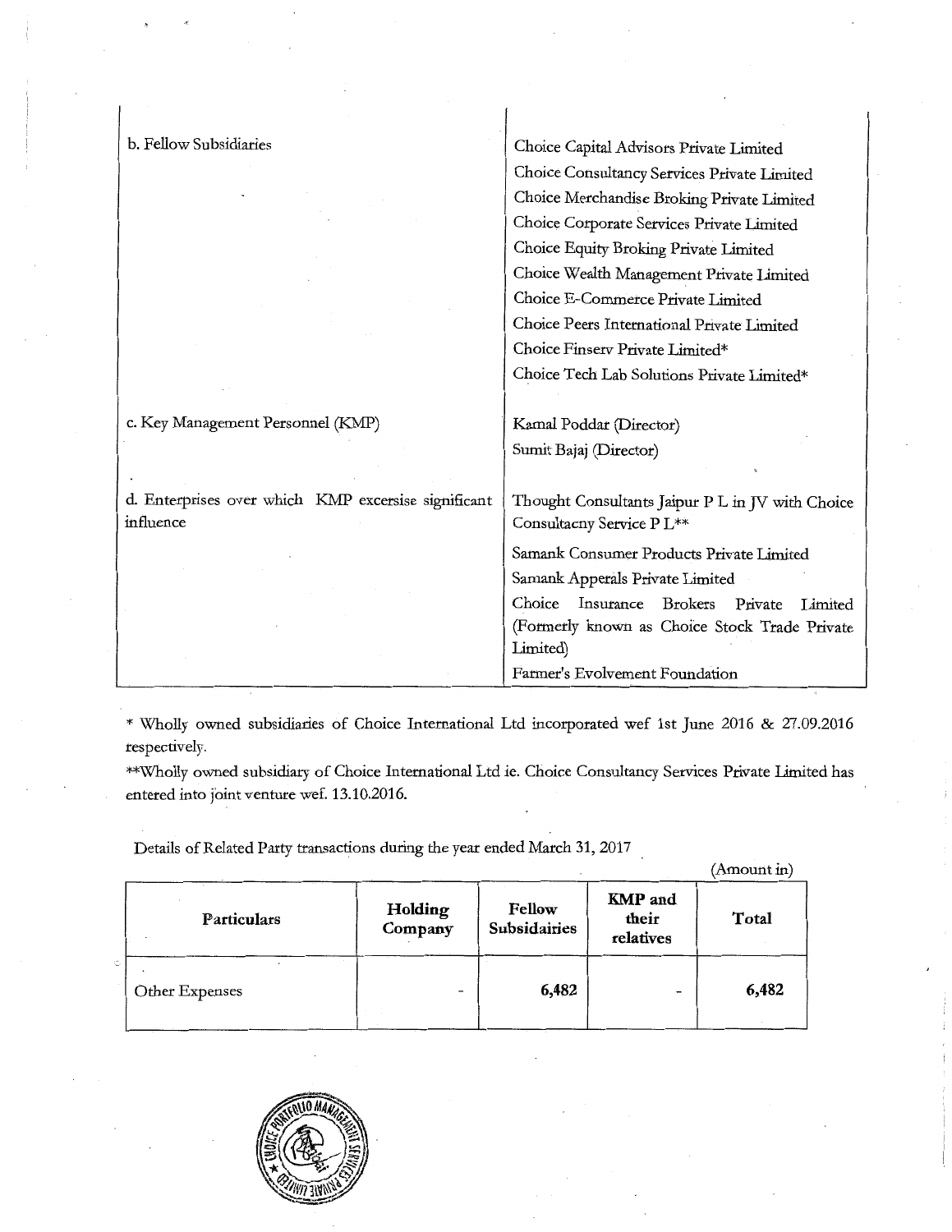#### 8) Financial Performance of Portfolio Manager

As the Company has received the Registration No as on September 28,2017, the Company has not undertaken any Portfolio Management Related activities before Registration. Thus in the present scenario the Company does not have any Financial Indicators with respect to the Performance related to Portfolio Management activities .

#### 9) Nature of Expenses:

' '

- i.Investment Management & Advisory Fees: Management and Advisory fees charged may be a fixed fee or a return based fee or a combination of both as detailed in the Schedule to the Portfolio Management Services agreement. The Fees may be charged up front and/ or at the end of a specified tenure as agreed between the Client and the Portfolio Manager.
- ii.Custodian Fees: As may be decided between the Client and the Portfolio Manager.

iii.Registrar & Transfer Agent Fees: NIL

- iv.Brokerage & Transaction Cost: The investments under Portfolio Management would be done through registered members of the Stock Exchange(s) who charge brokerage up to a maximum of 2.5% of contract value. In addition to the brokerage, transaction cost like network charges, turnover charges, stamp duty, transaction costs, turnover tax, Securities transaction tax or any other tax levied by statutory authority (ies), foreign transaction charges (if any) and other charges on the purchase and sale of shares, stocks, bonds, debt, deposits, other fmancial instruments would also be levied by the broker Entry or exit loads (if any) on units of Mutual Funds will also be charged from Clients.
- v.Service Tax: As applicable from time to time.
- vi.Depository Charges: As may be applicable from time to time.
- vii.Entry Load /Exit Load as may be mutually agreed to between the Client and the Portfolio Manager
- viii.Certification and professional charges: Charges payable for out sourced professional services like accounting, auditing, taxation and legal services etc. for documentation, notarisations, certifications, attestations required by bankers or regulatory authorities including legal fees etc.
- ix.Incidental expenses: Charges in connection with day-to-day operations like courier expenses, stamp duty, service tax, postal, telegraphic, opening and operation of bank account, distribution charges or any other out of pocket expenses as may be incurred by the Portfolio Manager.

#### 10) Taxation

The information set out below outlines the tax implications vis-a-vis investment in listed equity shares of Indian companies based on relevant provisions of the Income-tax Act, 1961, as currendy applicable.

#### General

In view of the individual nature of tax consequences on the income, capital gains or otherwise, arising from investment as also the fact that the provisions of income-tax Act,1961 undergo changes frequently, the client is advised to consult his/her tax consultant for appropriate advice on tax treatment.

Income on investment in equity shares is subject to tax in the following manner:

i. Dividends declared on equity shares are tax free in the hands of investors  $u/s$  10(34) of the income-tax Act, 1961 if dividend Distribution Tax ('DDT')has been paid on the same. However, w.r.f. 01 April2017 in terms of section 115BBDA inserted vide the Finance Act, 2016 any income by way of dividend from domestic companies in excess of Rs.10 lakh shall. be chargeable to tax in the case of an individual, Hindu undivided

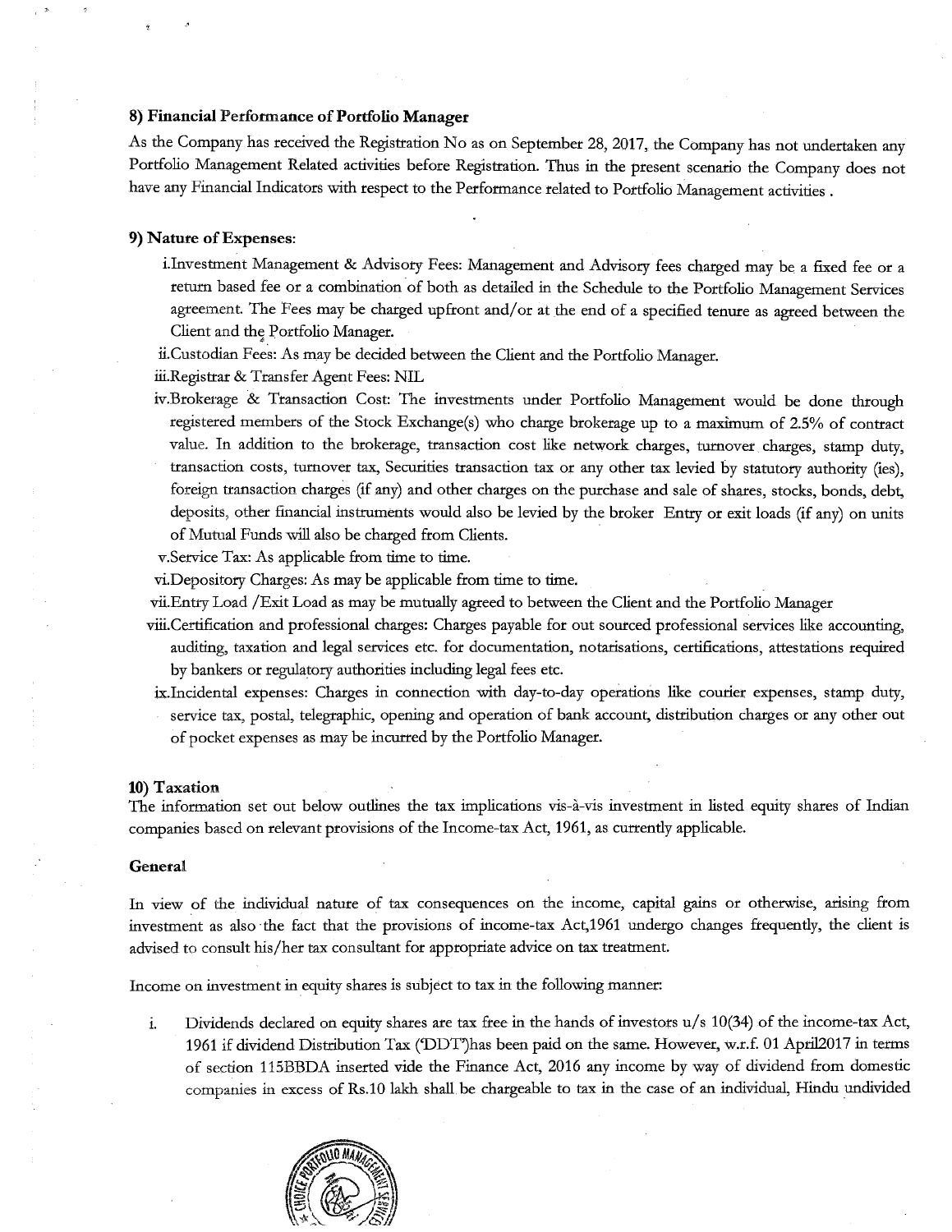family ("HUF")ot a firm who is a resident in India, at the tate of 10% plus applicable surcharge and education cess, higher and secondary cess, as applicable.

- 11. The taxation of dividend income in excess of Rs.10 lakh shall be on gross basis. Also no deduction in respect of any expenditure or allowance or set-off of loss shall be allowed to the client under any provisions of the Income-tax Act, 1961 in computing the income byway od dividends.
- iii. In case the equity share ate held as an investment by a resident and ate sold within 12 month from the date of purchase, the resultant gains or losses ate termed as short- term capital gains or losses. Short-term gains arising out of transfer of equity shares on a recognized stock exchange in India and the transaction has been subject to securities Transaction Tax ("STT") and/or undertaken on a recognized stock exchange located in any International Financial Services Centers and where the consideration for such transaction is paid/payable in foreign currency are taxed at a concessional rate of 15% plus surcharge, education cess ,secondary and higher education cess, as applicable.
- iv. However, if the transaction has not been done on a recognized stock exchanges in India and consequently the transaction has not been subjected to SIT then the gains will be taxed (income-tax including surcharge and education cess, secondary and higher education cess) at the tate applicable depending upon the status (i.e. Individual/HUF/fitms/corporate, etc) and the income level of Clients.
- v. In case the equity shares are held as an investment by resident and ate sold after 12 months from the date of purchase the resultant gains or losses ate termed as long-term capital gain ot losses. Long term gain arising out of transfer of equity shares, on a recognized stock exchange in India and the sale transaction has been subjected to STT and/or undertaken on a recognized stock exchange located in any International Financial Services Centers and where the consideration for such transaction is paid/payable in foreign currency is exempt from income tax in terms of section 10(38) of the Income-tax Act, 1961.
	- However if the sale transaction does not take place on a recognized stock exchange in India, the gain would be either taxed at 10% plus surcharge, education cess, secondary and higher education cess and any other cess; as applicable in case purchase cost is indexed, whichever is beneficial to the Clients.
- vii. In case of an individual or HUF, being a resident of India, where the total income as reduced by such long term capital gains or short term gains is below the maximum amount which is not chargeable to income-tax then such long term capital gains ot short term capital gains shall be reduced by such shortfall amount and only remaining balance of such long term capital gains or short term capital gains shall be subject to tax at the application rate.
- V111. Ant SYf paid is neither allowed as a deduction in computing the income chargeable under the head "capital gains" not allowed as a deduction from the amount of income tax payable on capital gains.
- ix. In case the equity shares are held as an investment by non-resident investors and are sold after 12 months from the date of purchase the resultant gains will be termed as long-term capital gains. Long term gain arising out of transfer of equity shares, on a recognized stock exchange in India and the sale transaction has been subjected to SIT is exempt from Income tax, however, if the sale transaction does not take place on a recognized stock exchange in India, would be taxed at 10% plus surcharge, education cess, secondary and higher education cess.
- $x$ . The benefit of indexation will not be available to the non-resident and the capital gains arising to a nonresident will have to be determined by converting the actual amount that the shares ate sold for into the currency in which the shares were initially bought, After which, the total amount of capital gains earned through the sale will then be converted into Indian rupees at the tate application on the date of the sale.
- xi. In case the equity shares are held as an investment by non-resident investors and ate sold within 12 months from the date of purchase the resultant gains will be termed as short-term capital gains. Short-term gains arising out of transfer of equity shares on a recognized stock exchange in India and the transaction has been



V1.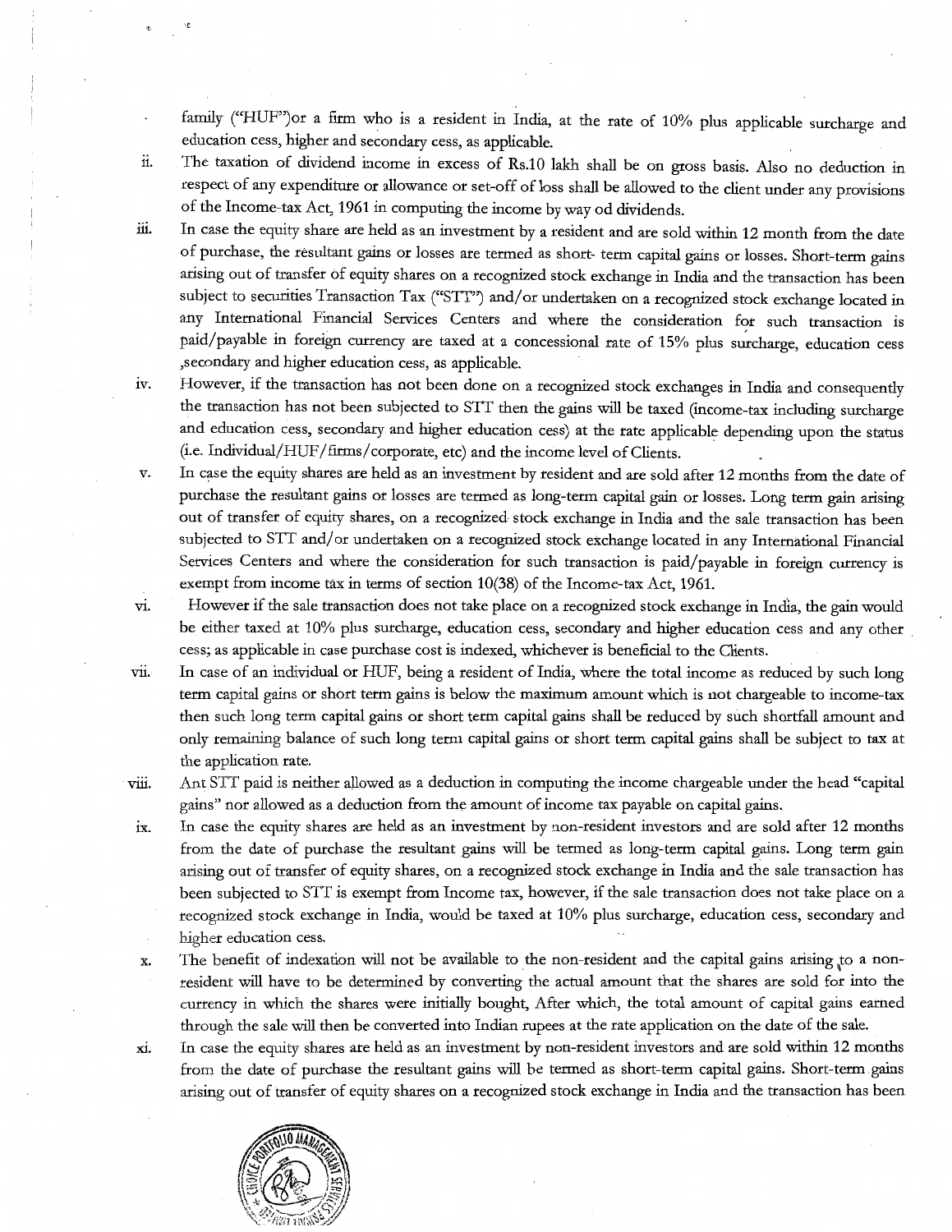subject to Securities Transaction Tax(STI) are taxed at a concessional rate of 15% plus surcharge , education cess , secondary and higher education cess; as applicable. However, if the transactions has not been done on a recognized stock exchange in India and consequently the transaction has not been subjected to SIT then the gains will be taxed (income-tax including surcharge and education cess, secondary and higher education cess) at the rate applicable depending upon the status (i.e. Individual/HUF, Firms, Corporate, etc.) and income level of Portfolio Management Services ("PMS") Clients.

- xu. The loss arising on sale of equity shares purchased within 3 months prior to the record date for the entitlement of exempt dividend and sold within 3 months after such record date, is to be ignored to the extent of the dividend received or receivable on such equity shares for the purpose of computing the taxable income.
- xiii. In case of a Non-Resident Indian's PMS account, tax is required to be deducted at source, and the same will be deducted from the sales proceeds by the Custodian. The certificate for the same will be provided by them as per the rules laid down by the prescribed Act.
- xiv. Advance Tax Installment Obligations: It shall be the Client's responsibility to meet obligations on account of advance tax installments payable on the due dates as per the Income-tax Act, 1961 and as amended from time to time.
- xv. Securities Transaction Tax (STI) is applicable on transaction of such purchase or sale equity shares in a company. The SIT rates are applicable as per the Finance Act, 2009 and amended thereafter.

## **11) Accounting Policies**

- i. Books and Records would be separately maintained in the name of the Client to account for the Assets and any additions, income, receipts and disbursements in connection therewith, as provided by the SEBI (Portfolio Management) Regulations, 1993, as amended from time to time, Accounting under the respective Portfolios will be done in accordance with generally Accepted Accounting principles in India.
- ii. The portfolio Manager and the Client can adopt any specific norm or methodology for valuation of investments or accounting the same may be mutually agreed between them on a case specific basis.
- iii. The Portfolio Manager shall keep and maintain proper books of accounts, record and documents for each Client so as to explain transaction for each Client and to disclose at any point of the Portfolio Holding of each Client.

# **Basis of Accounting**

The financial statements are prepared on an accrual basis of accounting under the historical cost convention.

### i **Use of estimates**

The preparation of financial statement requires the management to make estimates and assumptions that affect the reported amounts of Assets and liabilities as of the date of the financial statement and reported revenues and expenses for the year, Although these estimates are based on the management's best knowledge of current events and actions, uncertainly about these assumptions and estimates could result in outcomes different from the estimates. Difference between actual results and estimates are recognized in which the results are known or materialise.

### ii **Capital**

. Capital represents infusions (net of withdrawal s, If any) of cash/Securities contributed by the Client under the Discretionary Portfolio Management Services Agreement.

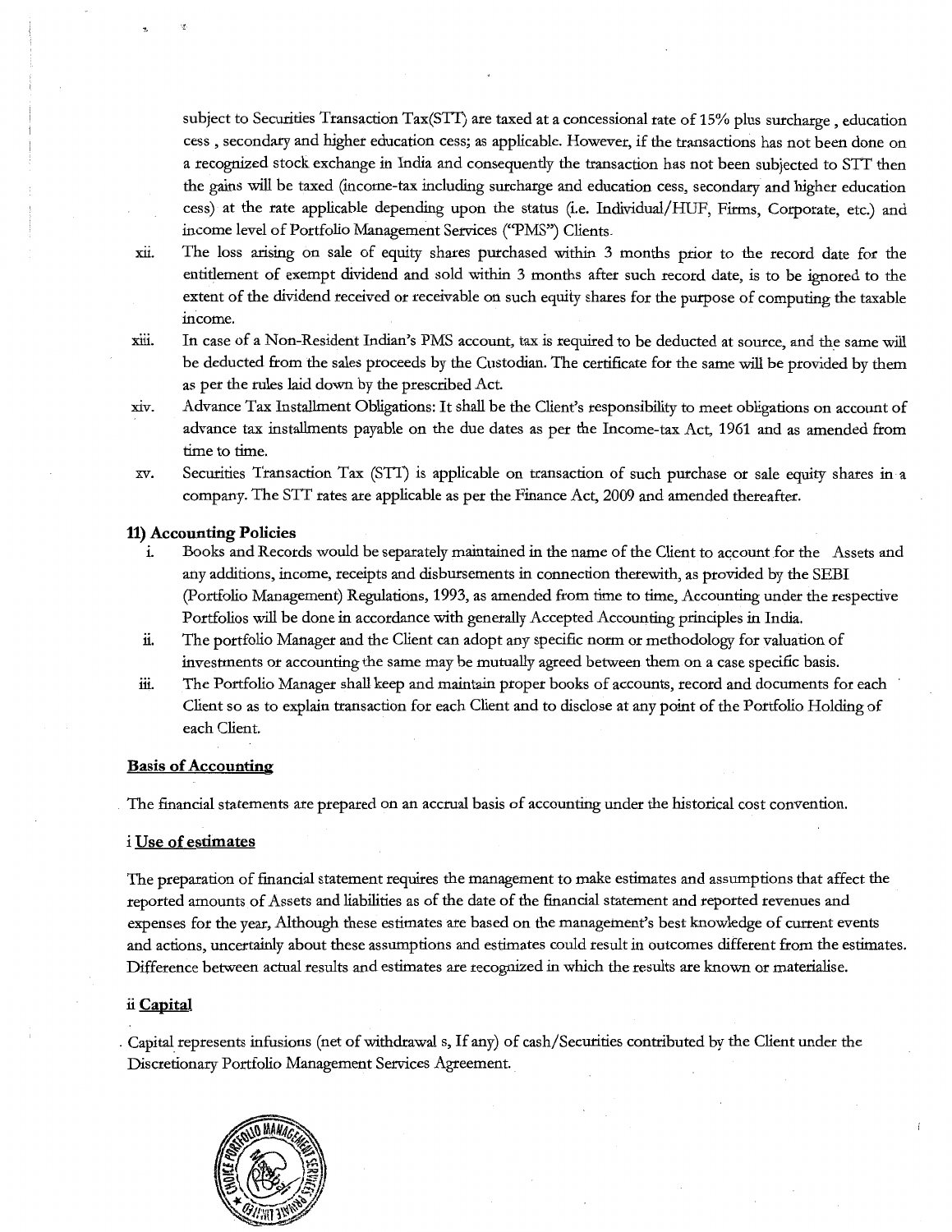## ili **Investments**

Accounting for investment transaction, Purchase and sale of investments are recorded on trade date basis, after considering brokerage, If any securities transactions tax levied on purchase/ sale of Securities during the fmancial year is recognised as an expense in the books of accounts. Investments as at the Balance Sheet date are reflected at cost. Investments are allocated to Clients based on pre-determined criteria at weighted average price of the day's transaction. Bonus and rights issues are recorded on the respective ex-date.

# iv. **Revenue Recognition**

- a) Performance fees is recognized as an when charged to the customer as per fees structure agreed with client.
- b) Annual management fees is recognized on chargeable basis.
- c) Profit or loss on sale of investments is recognized on the date of transactions and is determined by applying the First in  $-$  First principle.
- d) Dividend income is accounted for when unconditional right to receive is established.
- e) Interest on fixed deposit is accrued on a time proportionate basis at the underlying interest rates.

## v. **Expenses**

All expenses are accrued and accounted on following basis:.

| Safekeeping Charges, Transactions Charges, Fund | At actuals based on actual invoice received from the |
|-------------------------------------------------|------------------------------------------------------|
| Accounting Charges, Depository Charges and      | Custodians.                                          |
| Out of Pocket Expenses.                         |                                                      |
| Performance based fees                          | Accrued in accordance with the Agreement entered     |
|                                                 | with the client.                                     |
| Securities Transaction Tax                      | At actuals on basis or allocation of investment.     |

# **vi. Provision for tax**

No provision for tax has been made on the income earned during the period since as per the Discretionary Portfolio Management Services Agreement, all tax liabilities are the Client's sole responsibility. Tax deducted at source on interest income is recorded on confirmation obtained from bank.

The above accounting policies are proposed to applied, it may change be changed at the discretion of portfolio manager.